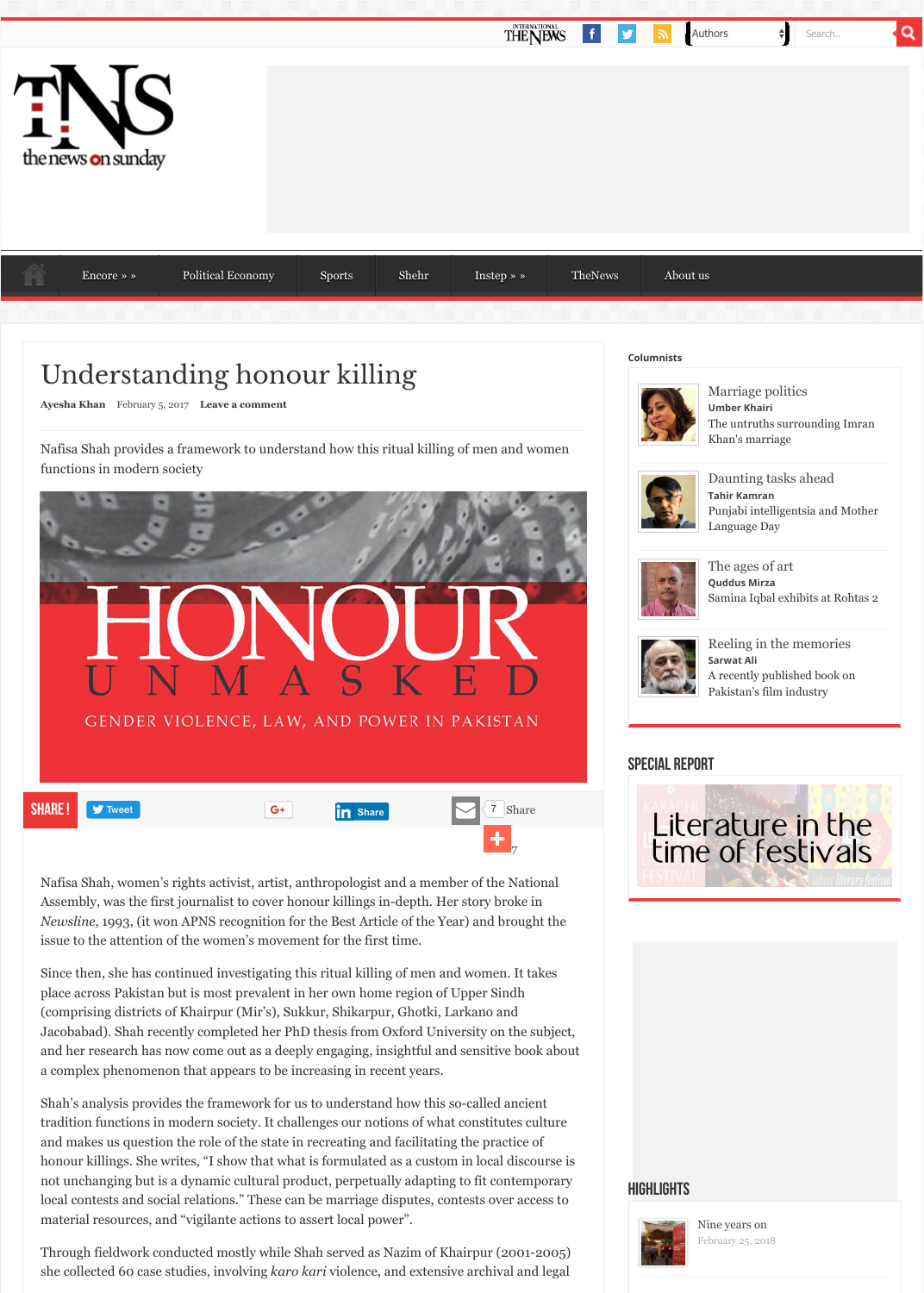settlement was based on the understanding that the girls were innocent and Abdul was fined 18 lakhs, which included some land transfer to the girls' families. Then Abdul Rasheed filed a false case against his original accuser in court, Fazaldin, as a way to "put pressure on him to settle the outstanding issues of the case," because Fazaldin's cousins were actually involved in the killing of the girls. Mumtaz Bhutto, also a *sardar*, reversed the original settlement, declared the girls *kari,* and fined the girls' maternal grandfather, from where they had been returned. The grandfather now owed compensation to the paternal side of the family, who were most likely to have killed

<span id="page-1-0"></span>

the girls because they were betrothed to Abdul Rasheed's son and his nephew but had away because the girls did not wish to marry them.

The police and legal system were manipulated by both parties as a means to pressure to opponents and lead to a *faislo*, or settlement, which is the ultimate object of the violence the first place. Murder falls under the law of *Qisas* and *Diyat*, making it a private matt between parties and not a crime against the state. The victims' heirs have the option to forgive the accused for the murder, or exact retribution (*qisas*), or demand compensation (*diyat*) thus settling the matter outside of court. The judge in turn feels his job is done settlement is reached. In honour violence, the killer is usually the party who feels his *g* has been violated, hence he is the aggrieved (relative of the female *kari*), and the male or his relatives, accused of sexual transgression, are forced to pay compensation.

In today's practice the way Islamic law was incorporated into British law allows famili murder women, and sometimes *karo* men, with impunity. Shah's research reveals that earlier, British colonial law facilitated honour violence. As the British imperial power encroached into Sindh during the 19<sup>th</sup> century, their functionaries used the *jirga* system order to govern indirectly. The tribal system they encountered and declared "barbarous" including the "revolting practice" of *karo kari*, was perpetuated and strengthened, as the British "incorporated tribal arbitrations into imperial law and recruited tribesmen into services of the empire in the form of the Sindh Frontier Regulations of 1872." They empowered a new loyal class of tribal chiefs through their system of indirect rule, crea "new traditional institutions by incorporating old customs into new political contexts."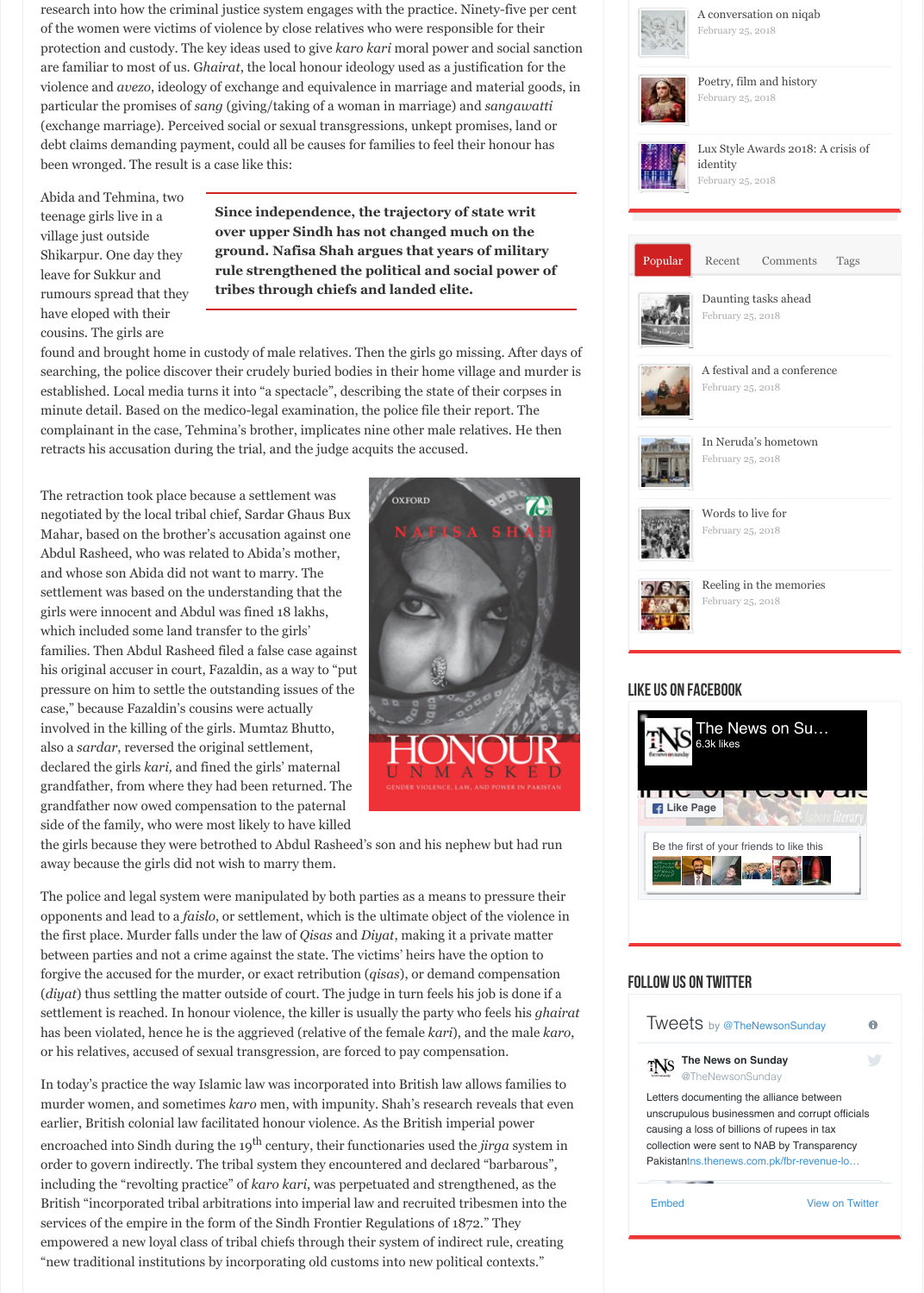stories reminds us of our responsibility to do them justice.

**Honour Unmasked Gender Violence, Law, and Power in Pakistan Author: Nafisa Shah Publisher: Oxford University Press, Karachi Year: 2017 Pages: 390 Price: Rs1150**